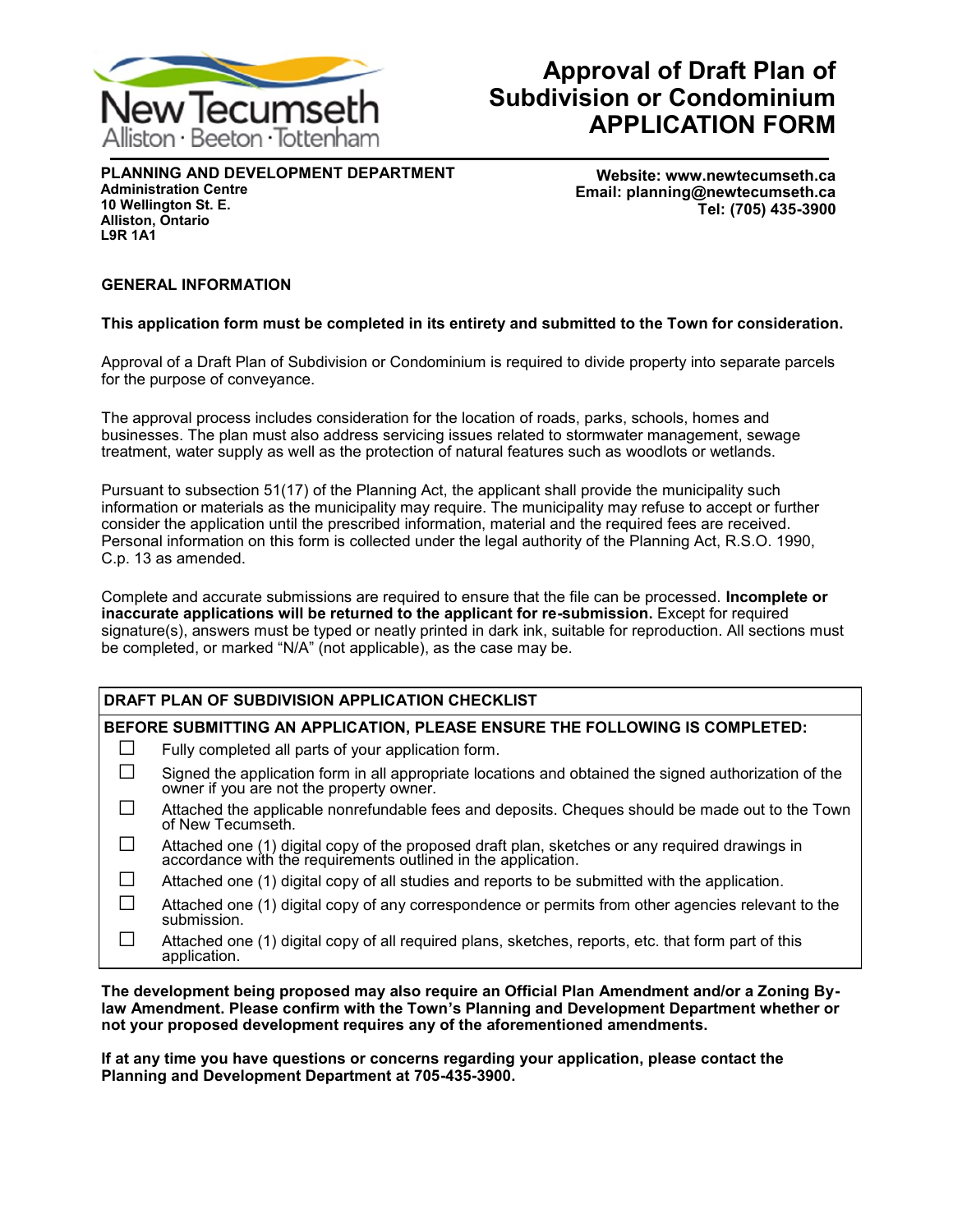### **OUTLINE OF THE DRAFT PLAN OF SUBDIVISION/CONDOMINIUM REVIEW AND APPROVAL PROCESS**

**The following is a brief description of the process which provides information on how to ensure that the application is reviewed as efficiently as possible:**

### **Step 1 Application Pre-consultation**

All applicants are encouraged to arrange a pre-consultation meeting with the Planning and Development Department. Pre-consultation assists the applicant in making the appropriate submission. During the pre-consultation meeting, applicants will be provided with relevant information regarding the proposal including the policies and requirements of the Town and how they may impact the proposal. Applicants will also be advised with regard to related approvals, and other agencies that could be consulted with to obtain further information.

### **Step 2 Submission of Application and Initial Review**

**Applications will not be officially accepted until they are deemed complete.** When an application has been submitted, it will then be reviewed to ensure that it is complete and that all of the relevant information and fees have been submitted. The application must be accompanied by all information as prescribed in this application. If the subject property has joint ownership, signatures of all joint owners are required on the application. Once deemed complete, the applicant will be required to post a sign on the property.

### **Step 3 Comprehensive Review**

Following the initial review, and on the determination that the application is complete and accurate, a comprehensive review will take place. At this time the application will be reviewed by all relevant municipal departments and may also be reviewed by the Town's solicitor. During this process the application will also be circulated to other review agencies as applicable such as the Nottawasaga Valley Conservation Authority, the County of Simcoe, Provincial Ministries, etc. As this process takes place, applicants may be advised of additional submission requirements to address any issues which may arise.

The comprehensive review process also includes public input. Information concerning the application will be circulated by mail to adjacent property owners and interest groups and the applicant will be required to post a sign on the property. Sign guidelines are attached to this application. It is the responsibility of the applicant to ensure that all signs are posted in accordance with the instructions attached to this application, and that the signs stays in place for the required posting period. Failure to do so will require that this process be repeated resulting in unnecessary delays to the processing of the application.

### **Step 4 Public Meeting/Committee of the Whole/Council Meeting**

Following the comprehensive review, the Planning and Development Department will prepare a public meeting report detailing the application. The public meeting is the opportunity for anyone to voice their support or objection to the application. Following the public meeting, the application is usually referred back to staff for further consideration, and to address any comments made at the public meeting. The applicant may also be required to submit further information as a result of the discussion regarding the application.

Following the public meeting, a second report will be prepared by the Planning and Development Department addressing all comments received as well as Town concerns. The Planning and Development Department then makes a recommendation to approve, refuse or defer the application. The Committee of the Whole makes the decision which is then ratified by Council. It is advised that the applicant be present at the meeting in order to answer any questions of Council or the public. Draft plan approval is subject to various conditions from the Town and other external agencies. A time period of usually three (3) years is given to satisfy all conditions. Once all conditions have been satisfied, Final approval is given and registration of lots can take place.

**All decisions regarding the application are subject to an appeal period of 20 days during which an appeal may be filed by applicants, agencies, interest groups and/or the public to the OLT.** If a decision is appealed, applicants will be contacted to discuss the appeal and it's implications on the proposal.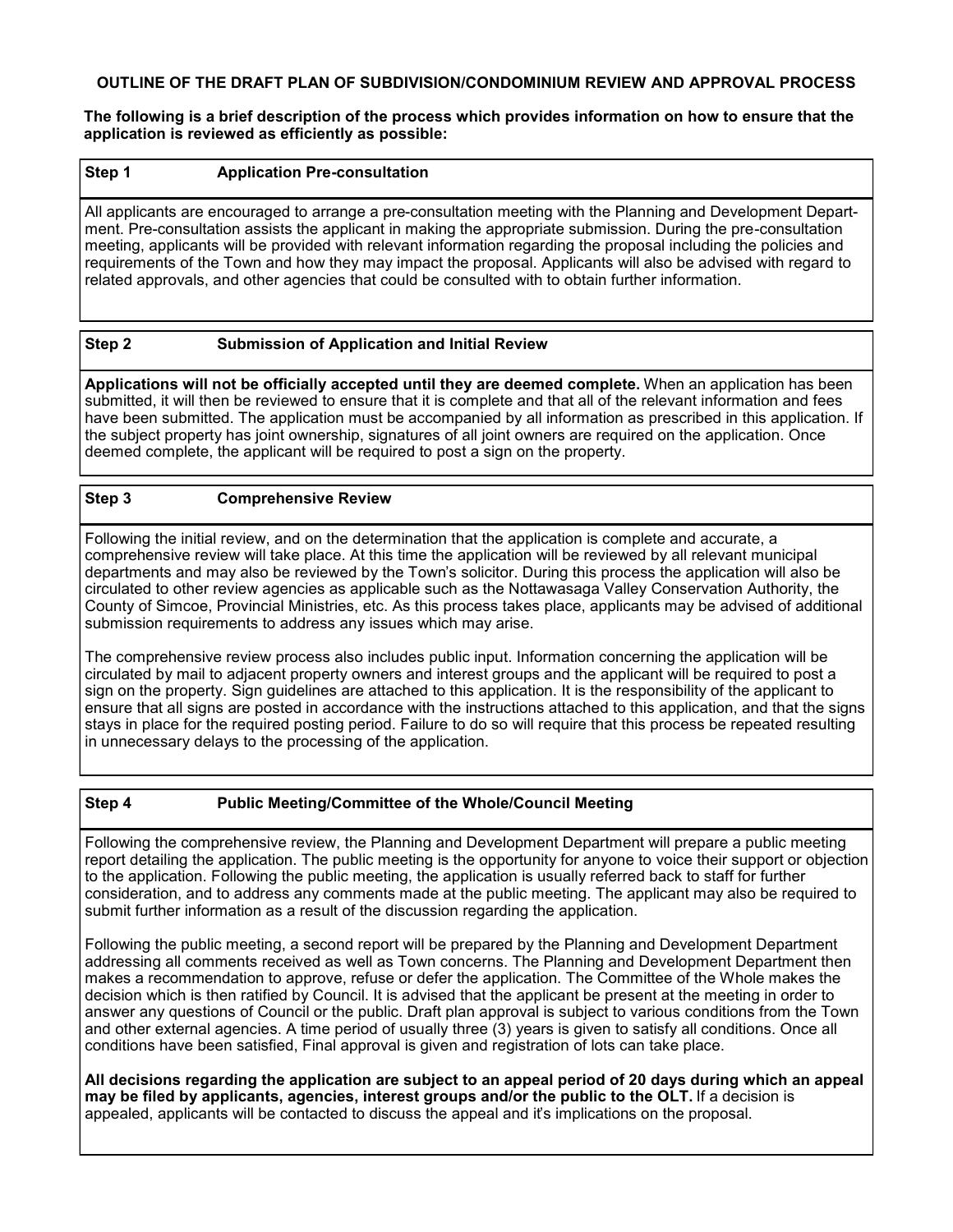### **1. Applicant Information**

| All communication will be directed to the Prime Contact only. Please indicate who this will be.                                             |                                 |  |
|---------------------------------------------------------------------------------------------------------------------------------------------|---------------------------------|--|
| <b>Prime Contact:</b>                                                                                                                       |                                 |  |
|                                                                                                                                             |                                 |  |
|                                                                                                                                             |                                 |  |
| a) Registered Owner(s) Name(s):                                                                                                             |                                 |  |
|                                                                                                                                             |                                 |  |
| Project Name:                                                                                                                               |                                 |  |
| Address:                                                                                                                                    | Mailing Address (If different): |  |
|                                                                                                                                             |                                 |  |
|                                                                                                                                             |                                 |  |
| Telephone:                                                                                                                                  | Fax:                            |  |
|                                                                                                                                             |                                 |  |
| Email Address:                                                                                                                              |                                 |  |
| Date Subject Land was acquired by current owner:                                                                                            |                                 |  |
|                                                                                                                                             |                                 |  |
| Date of the Application :                                                                                                                   |                                 |  |
| Are the subsurface rights and the surface rights held by the same owner?<br>If NO, who owns the rights? Please provide contact information. | <b>YES</b><br><b>NO</b><br>or   |  |
|                                                                                                                                             |                                 |  |
|                                                                                                                                             |                                 |  |
|                                                                                                                                             |                                 |  |
| b) Agents Name:                                                                                                                             |                                 |  |
|                                                                                                                                             |                                 |  |
| Solicitor<br>Planner<br>$\Box$<br>$\Box$                                                                                                    |                                 |  |
|                                                                                                                                             |                                 |  |
| Address:                                                                                                                                    |                                 |  |
|                                                                                                                                             |                                 |  |
| Telephone:                                                                                                                                  | Fax:                            |  |
| Cell Phone:                                                                                                                                 |                                 |  |
| Email Address:                                                                                                                              |                                 |  |
|                                                                                                                                             |                                 |  |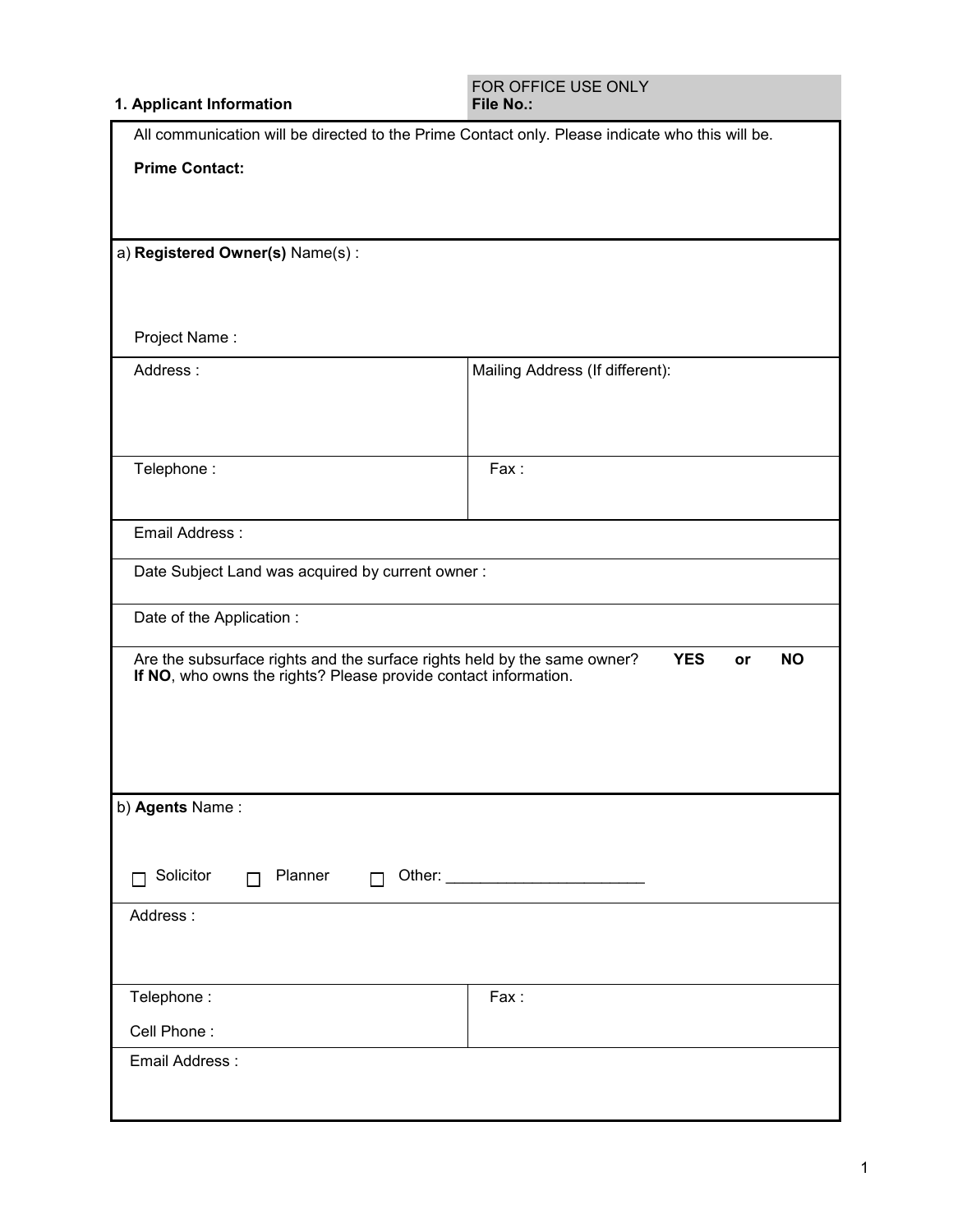# **2. Description of Subject Property**

| a) Lot(s)/Blocks(s):                                                                                                                                                                                                                                                                                                                                |                                                  |                 |                                                                     | b) Concession(s):                   |            |           |                               |                                              |
|-----------------------------------------------------------------------------------------------------------------------------------------------------------------------------------------------------------------------------------------------------------------------------------------------------------------------------------------------------|--------------------------------------------------|-----------------|---------------------------------------------------------------------|-------------------------------------|------------|-----------|-------------------------------|----------------------------------------------|
| c) Registered Plan No.:<br>d) Civic Address:                                                                                                                                                                                                                                                                                                        |                                                  |                 |                                                                     |                                     |            |           |                               |                                              |
| e) Roll Number(s):                                                                                                                                                                                                                                                                                                                                  |                                                  |                 |                                                                     |                                     |            |           |                               |                                              |
| f) Former Municipality of:                                                                                                                                                                                                                                                                                                                          |                                                  | $\Box$ Alliston | <b>College</b>                                                      | Beeton                              | $\Box$     | Tecumseth |                               | $\Box$ Tottenham                             |
|                                                                                                                                                                                                                                                                                                                                                     |                                                  | $\Box$ Adjala   | $\Box$                                                              | Tosorontio                          | $\Box$     | Essa      |                               |                                              |
| g) Are there any easements or restrictive covenants affecting the subject lands?<br>If yes, supply a copy of such documents and provide a brief description of its effect:                                                                                                                                                                          |                                                  |                 |                                                                     |                                     |            |           | <b>YES</b>                    | <b>NO</b><br>or                              |
| i) What are the existing uses of abutting properties?                                                                                                                                                                                                                                                                                               |                                                  |                 |                                                                     |                                     |            |           |                               |                                              |
| 1) To the <b>north</b> :<br>3) To the east:                                                                                                                                                                                                                                                                                                         |                                                  |                 |                                                                     | 2) To the south:<br>4) To the west: |            |           |                               |                                              |
| j) Have the subject lands ever previously been the subject of an application for approval of a plan of<br>subdivision under section 51 of the Planning Act, a consent under section 53 of the Planning Act, a<br>minor variance, approval of a site plan or for an amendment to the Official Plan or Zoning By-law or a<br>Minister's Zoning order? |                                                  |                 |                                                                     |                                     |            |           |                               |                                              |
| <b>YES</b><br><b>NO</b><br><b>or</b>                                                                                                                                                                                                                                                                                                                |                                                  |                 |                                                                     |                                     |            |           |                               |                                              |
| If Yes, File No.: ____________________________<br>Status: when the status of the status of the status of the status of the status of the status of the status of the status of the status of the status of the status of the status of the status of the status of the status of                                                                    |                                                  |                 |                                                                     |                                     |            |           |                               |                                              |
| 3. Proposed Land Use                                                                                                                                                                                                                                                                                                                                |                                                  |                 |                                                                     |                                     |            |           |                               |                                              |
| a) Is this an Application for Draft Plan Approval for:                                                                                                                                                                                                                                                                                              |                                                  |                 |                                                                     |                                     |            |           |                               |                                              |
| $\Box$ A Subdivision                                                                                                                                                                                                                                                                                                                                | $\Box$ A Condominium                             |                 |                                                                     | <b>Both</b>                         |            |           |                               |                                              |
| b) What is the current designation of the subject land in the Town Official Plan?                                                                                                                                                                                                                                                                   |                                                  |                 |                                                                     |                                     |            |           |                               |                                              |
| <b>PROPOSED USE</b>                                                                                                                                                                                                                                                                                                                                 | <b>NUMBER OF</b><br>UNITS OR<br><b>DWELLINGS</b> |                 | LOTS AND/OR<br><b>BLOCKS AS</b><br>LABELLED ON<br><b>DRAFT PLAN</b> |                                     | AREA (HA.) |           | <b>DENSITY</b><br>(UNITS/HA.) | NUMBER OF<br><b>PARKING</b><br><b>SPACES</b> |
| <b>RESIDENTIAL</b>                                                                                                                                                                                                                                                                                                                                  |                                                  |                 |                                                                     |                                     |            |           |                               |                                              |
| - Single Detached -                                                                                                                                                                                                                                                                                                                                 |                                                  |                 |                                                                     |                                     |            |           |                               | $\star$                                      |
| - Semi Detached -                                                                                                                                                                                                                                                                                                                                   |                                                  |                 |                                                                     |                                     |            |           |                               | $\star$                                      |
| - Townhouse/tier -                                                                                                                                                                                                                                                                                                                                  |                                                  |                 |                                                                     |                                     |            |           |                               |                                              |
| - Apartment -                                                                                                                                                                                                                                                                                                                                       |                                                  |                 |                                                                     |                                     |            |           |                               |                                              |
| - Other -                                                                                                                                                                                                                                                                                                                                           |                                                  |                 |                                                                     |                                     |            |           |                               |                                              |
| <b>COMMERCIAL</b>                                                                                                                                                                                                                                                                                                                                   |                                                  |                 |                                                                     |                                     |            |           |                               |                                              |
| <b>INDUSTRIAL</b>                                                                                                                                                                                                                                                                                                                                   |                                                  |                 |                                                                     |                                     |            |           |                               |                                              |
| PARK/OPEN SPACE                                                                                                                                                                                                                                                                                                                                     |                                                  |                 |                                                                     |                                     |            |           | N/A                           | N/A                                          |
| <b>INSTITUTIONAL</b><br>(specify)                                                                                                                                                                                                                                                                                                                   |                                                  |                 |                                                                     |                                     |            |           |                               |                                              |
| ENVIRONMENTAL/<br><b>HAZARD</b>                                                                                                                                                                                                                                                                                                                     |                                                  |                 |                                                                     |                                     |            |           | N/A                           | N/A                                          |
| <b>ROADS</b>                                                                                                                                                                                                                                                                                                                                        |                                                  |                 |                                                                     |                                     |            |           | N/A                           | N/A                                          |
| <b>OTHER</b>                                                                                                                                                                                                                                                                                                                                        |                                                  |                 |                                                                     |                                     |            |           |                               |                                              |
| <b>TOTALS</b>                                                                                                                                                                                                                                                                                                                                       |                                                  |                 |                                                                     |                                     |            |           |                               |                                              |

 $\frac{1}{1}$   $\frac{1}{2}$   $\frac{1}{2}$   $\frac{1}{2}$   $\frac{1}{2}$   $\frac{1}{2}$   $\frac{1}{2}$   $\frac{1}{2}$   $\frac{1}{2}$   $\frac{1}{2}$   $\frac{1}{2}$   $\frac{1}{2}$   $\frac{1}{2}$   $\frac{1}{2}$   $\frac{1}{2}$   $\frac{1}{2}$   $\frac{1}{2}$   $\frac{1}{2}$   $\frac{1}{2}$   $\frac{1}{2}$   $\frac{1}{2}$   $\frac{1}{2}$   $\$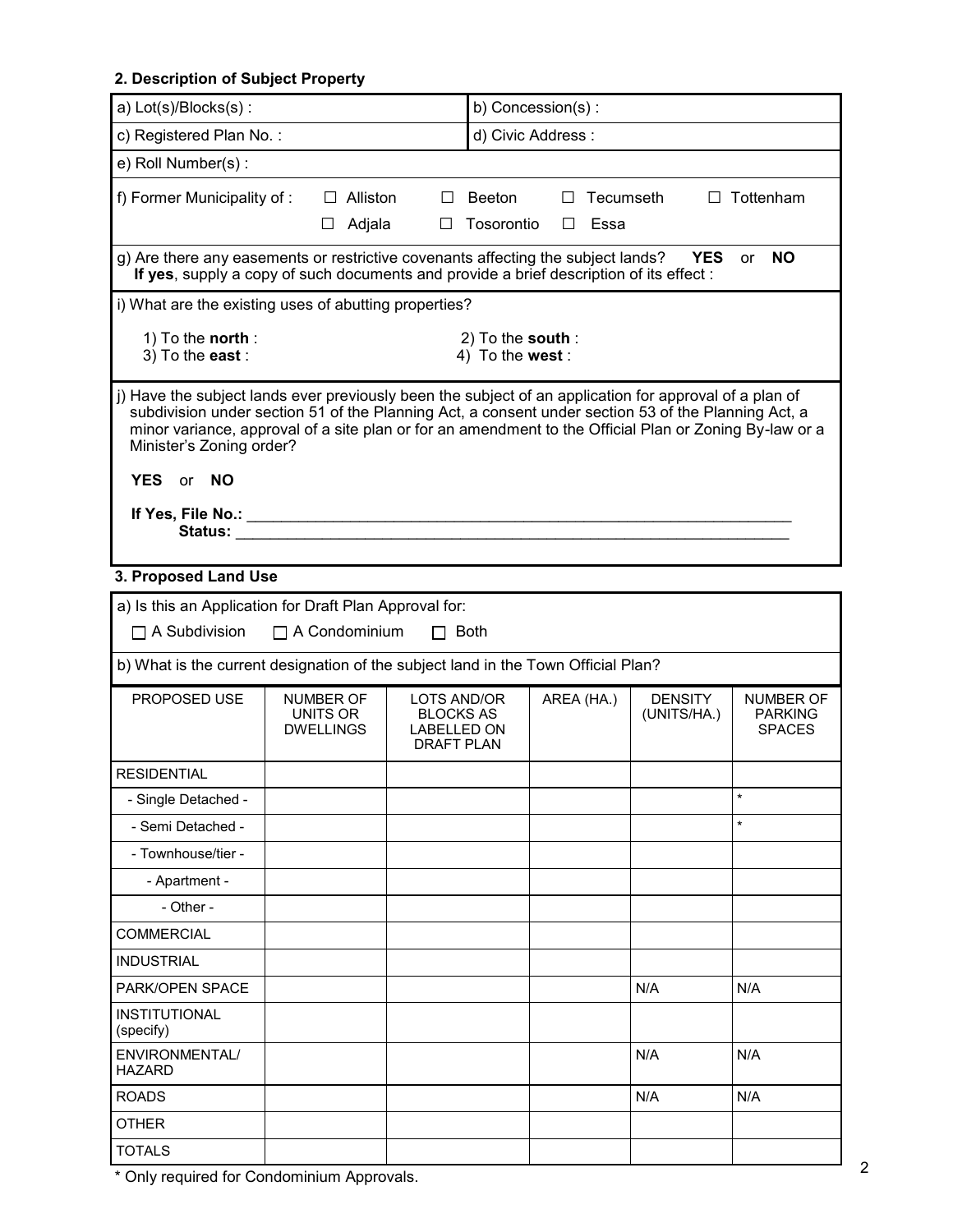### **4. Previous and Current Land Use**

| a) Land Use<br>History            | i) What is the current use (Zoning) of the subject lands?                                                                                                               |
|-----------------------------------|-------------------------------------------------------------------------------------------------------------------------------------------------------------------------|
|                                   |                                                                                                                                                                         |
|                                   | ii) What were the previous uses of the subject lands?                                                                                                                   |
|                                   |                                                                                                                                                                         |
|                                   | iii) Has there been industrial/commercial uses on this site?                                                                                                            |
|                                   | YES or NO                                                                                                                                                               |
|                                   | iv) Has there ever been petroleum or other fuel stored on the subject lands or<br>adjacent lands?                                                                       |
|                                   | <b>YES</b><br>or NO                                                                                                                                                     |
|                                   | v) Has there been filling, or has the grading otherwise changed on the site?                                                                                            |
|                                   | <b>YES</b><br>or NO                                                                                                                                                     |
|                                   | vi) Is there reason to believe the site may have been contaminated by former uses on<br>the site or adjacent sites?                                                     |
|                                   | YES or NO                                                                                                                                                               |
|                                   | b) If any of the above were answered YES, then a previous use inventory showing all former uses of the<br>subject lands, or adjacent lands if appropriate, is required. |
|                                   | Previous use Inventory Attached?<br><b>YES</b><br><b>NO</b><br>or                                                                                                       |
|                                   | 5. Additional Information for Condominium Applications Only                                                                                                             |
| a) Has a site plan been approved? |                                                                                                                                                                         |
| YES or NO                         | If Yes, has an agreement been entered into?<br><b>YES</b><br>NΩ<br>or                                                                                                   |
|                                   | b) Has a building permit been issued for the proposed condominium?                                                                                                      |
| <b>YES</b><br><b>NO</b><br>or     |                                                                                                                                                                         |
|                                   | c) Is the proposed condominium under construction, completed or not under construction?                                                                                 |
| <b>UNDER CONSTRUCTION</b>         | <b>COMPLETED</b><br><b>NOT UNDER CONSTRUCTION</b><br>or<br>or                                                                                                           |
|                                   | If COMPLETED, what was the completion date?                                                                                                                             |
|                                   | d) Is the proposed condominium a conversion of a building containing residential units?                                                                                 |
| <b>YES</b><br><b>NO</b><br>or     |                                                                                                                                                                         |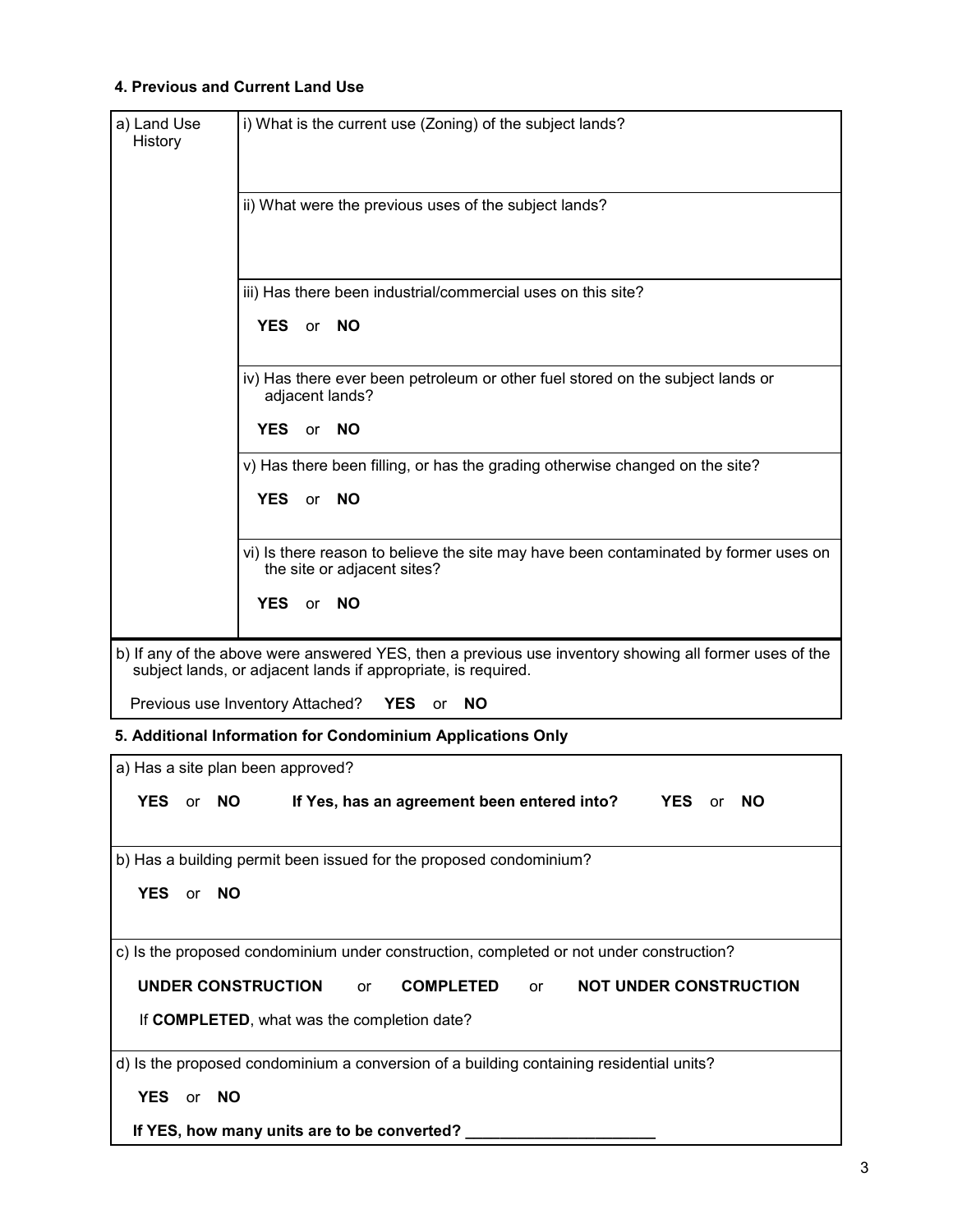|                            |                                                             | Proposed |                                                                                                                                                                                                                                                                                                                                                                                |  |  |
|----------------------------|-------------------------------------------------------------|----------|--------------------------------------------------------------------------------------------------------------------------------------------------------------------------------------------------------------------------------------------------------------------------------------------------------------------------------------------------------------------------------|--|--|
| <b>Servicing</b>           | <b>Type of Servicing</b>                                    |          | <b>Requirements</b>                                                                                                                                                                                                                                                                                                                                                            |  |  |
|                            | Publicly owned and operated piped water<br>system           |          | Confirmation from Town that capacity will be<br>available and allocated to this proposal at,<br>or prior to, the time of lot creation.                                                                                                                                                                                                                                         |  |  |
| Potable<br>Water<br>System | Privately owned and operated individual or<br>communal well |          | a) Communal or Individual well systems for the<br>development of more than five lots or units<br>will require a servicing options report and a<br>hydrogeological report<br>b) Communal well systems for non-residential<br>development where water will be used for<br>human consumption will require a<br>Hydrogeological Report.                                            |  |  |
|                            | Lake or other water body                                    |          | Approval of a "Water Taking Permit" under<br>Section 34 of the Ontario Water Resources Act<br>is necessary.                                                                                                                                                                                                                                                                    |  |  |
|                            | <b>Other Means</b>                                          |          | To be described by the Applicant.                                                                                                                                                                                                                                                                                                                                              |  |  |
|                            | Publicly owned and operated sanitary<br>sewage system       |          | Confirmation from Town that capacity will be<br>available and allocated to this proposal at,<br>or prior to, the time of lot creation.                                                                                                                                                                                                                                         |  |  |
|                            | Privately owned and operated individual<br>septic system    |          | Proposals 5 units or less and generating less<br>than 4500 litres per day effluent will require a<br>Hydrogeological Report                                                                                                                                                                                                                                                    |  |  |
| Sewage<br>Disposal         | Privately owned and operated communal<br>septic system      |          | a) Proposals 5 units or less and generating less<br>than 4500 litres per day effluent will require a<br>Hydrogeological Report<br>b) Proposals 6 to 20 units will require a Servic-<br>ing Options Report (including an Environ-<br>mental Impact Assessment Report) and<br>Hydrogeological Report.<br>c) Proposals greater than 20 units require a<br>Public Communal System. |  |  |
|                            | Privy                                                       |          |                                                                                                                                                                                                                                                                                                                                                                                |  |  |
|                            | Other means                                                 |          | To be described by the Applicant.                                                                                                                                                                                                                                                                                                                                              |  |  |
| Storm                      | <b>Storm Sewer</b>                                          |          | A preliminary Stormwater Management Re-<br>port is recommended, and should be<br>prepared concurrently with any                                                                                                                                                                                                                                                                |  |  |
| Drainage                   | Ditches/Swales                                              |          | hydrogeological reports for submission with<br>this Application. A stormwater management<br>plan will be needed prior to final approval of                                                                                                                                                                                                                                     |  |  |
|                            | Other:<br>Please Specify                                    |          | a plan of subdivision or as a requirement of<br>site plan approval.                                                                                                                                                                                                                                                                                                            |  |  |
| Roads<br>(See (a) on       | Provincial Highway                                          |          | Application for an access permit should be<br>made to the Ministry of Transportation prior to<br>submitting this Application to the Town.<br>Approval of the access permit is required before<br>any development can occur.                                                                                                                                                    |  |  |
| next page)                 | Municipal Road - Maintained Year Round                      |          | Municipal road alignment and access will be<br>confirmed when the development<br>application is made.                                                                                                                                                                                                                                                                          |  |  |
|                            | Municipal Road - Maintained Seasonally                      |          | Municipal road alignment and access will be<br>confirmed when the development<br>application is made.                                                                                                                                                                                                                                                                          |  |  |
|                            | Other public road                                           |          | To be described by the Applicant.                                                                                                                                                                                                                                                                                                                                              |  |  |
|                            | <b>Right of Way</b>                                         |          | Not permitted except as part of a<br>condominium. Road alignment and access<br>will be confirmed when the development<br>application is made.                                                                                                                                                                                                                                  |  |  |

# **6. Servicing** Please check the appropriate box under each of the servicing options.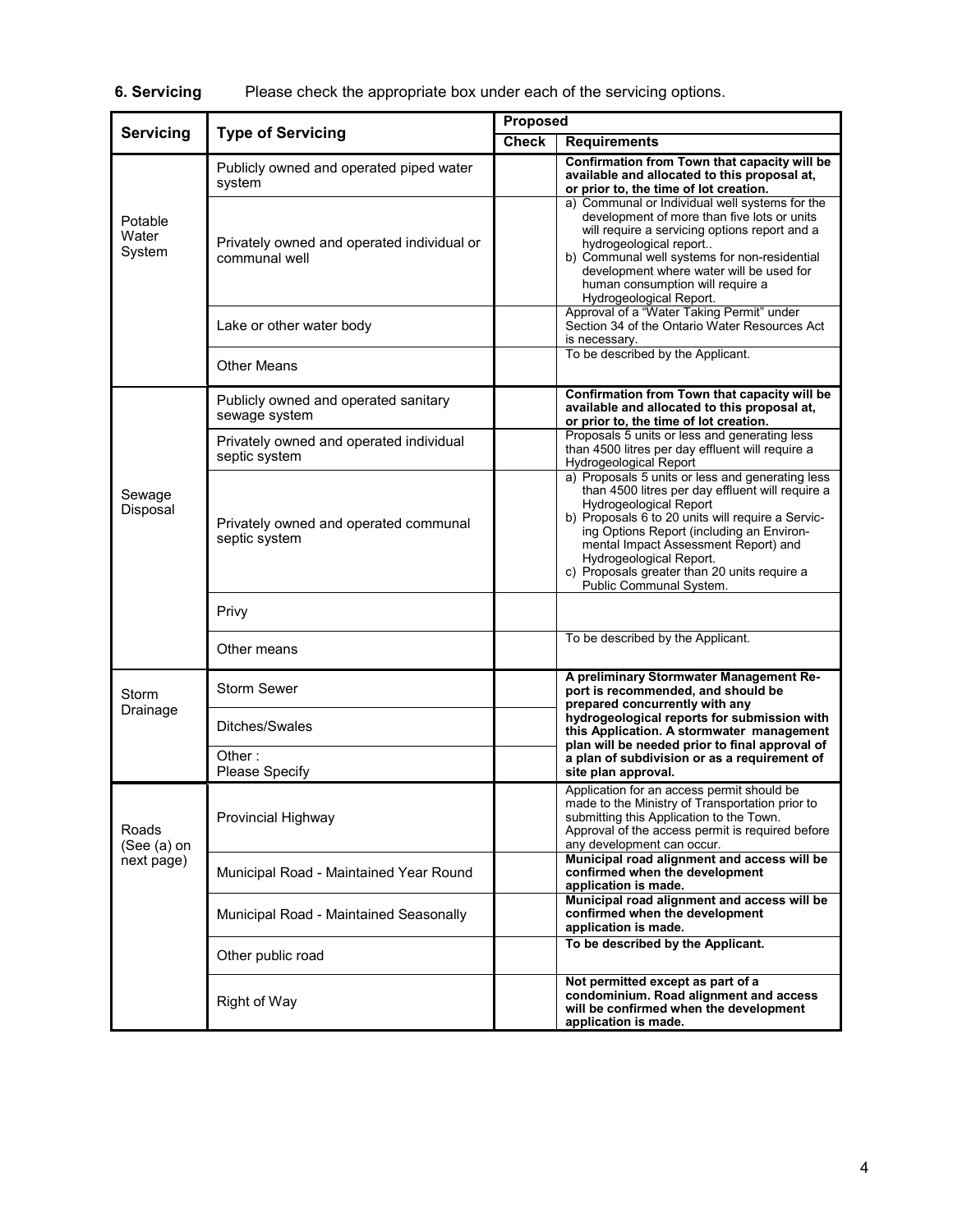### **6. Servicing cont.** Please check the appropriate box under each of the servicing options.

| Servicing             |                           | <b>Available</b> |    |  |
|-----------------------|---------------------------|------------------|----|--|
|                       | <b>Type of Servicing</b>  | <b>Yes</b>       | No |  |
| <b>Other Services</b> | Electricity               |                  |    |  |
|                       | <b>School Bussing</b>     |                  |    |  |
|                       | <b>Garbage Collection</b> |                  |    |  |
|                       | <b>Natural Gas</b>        |                  |    |  |

a) If access to the subject land is by private road, or if "other public road" or "right of way" was indicated, indicate who owns the land or road, who is responsible for its maintenance and whether it is maintained seasonally or all year.

### **7. Affordable Housing Information** Please complete the following table.

| # OF UNITS                                                                                              | UNIT SIZE<br>(SQ. M.) | <b>ESTIMATED PRICE/RENT</b><br>PER MONTH | <b>TENURE</b> |  |
|---------------------------------------------------------------------------------------------------------|-----------------------|------------------------------------------|---------------|--|
| SINGLE DETACHED                                                                                         |                       |                                          |               |  |
|                                                                                                         |                       |                                          |               |  |
|                                                                                                         |                       |                                          |               |  |
| SEMI-DETACHED                                                                                           |                       |                                          |               |  |
|                                                                                                         |                       |                                          |               |  |
|                                                                                                         |                       |                                          |               |  |
| ROW OR TOWNHOUSES                                                                                       |                       |                                          |               |  |
|                                                                                                         |                       |                                          |               |  |
|                                                                                                         |                       |                                          |               |  |
| APARTMENT BLOCK                                                                                         |                       |                                          |               |  |
|                                                                                                         |                       |                                          |               |  |
|                                                                                                         |                       |                                          |               |  |
| <b>OTHER</b>                                                                                            |                       |                                          |               |  |
|                                                                                                         |                       |                                          |               |  |
|                                                                                                         |                       |                                          |               |  |
| a) Is there any other information relating to affordability of the proposed housing, or type of housing |                       |                                          |               |  |

needs served by the proposal? **YES** or **NO**

**If Yes,** please explain.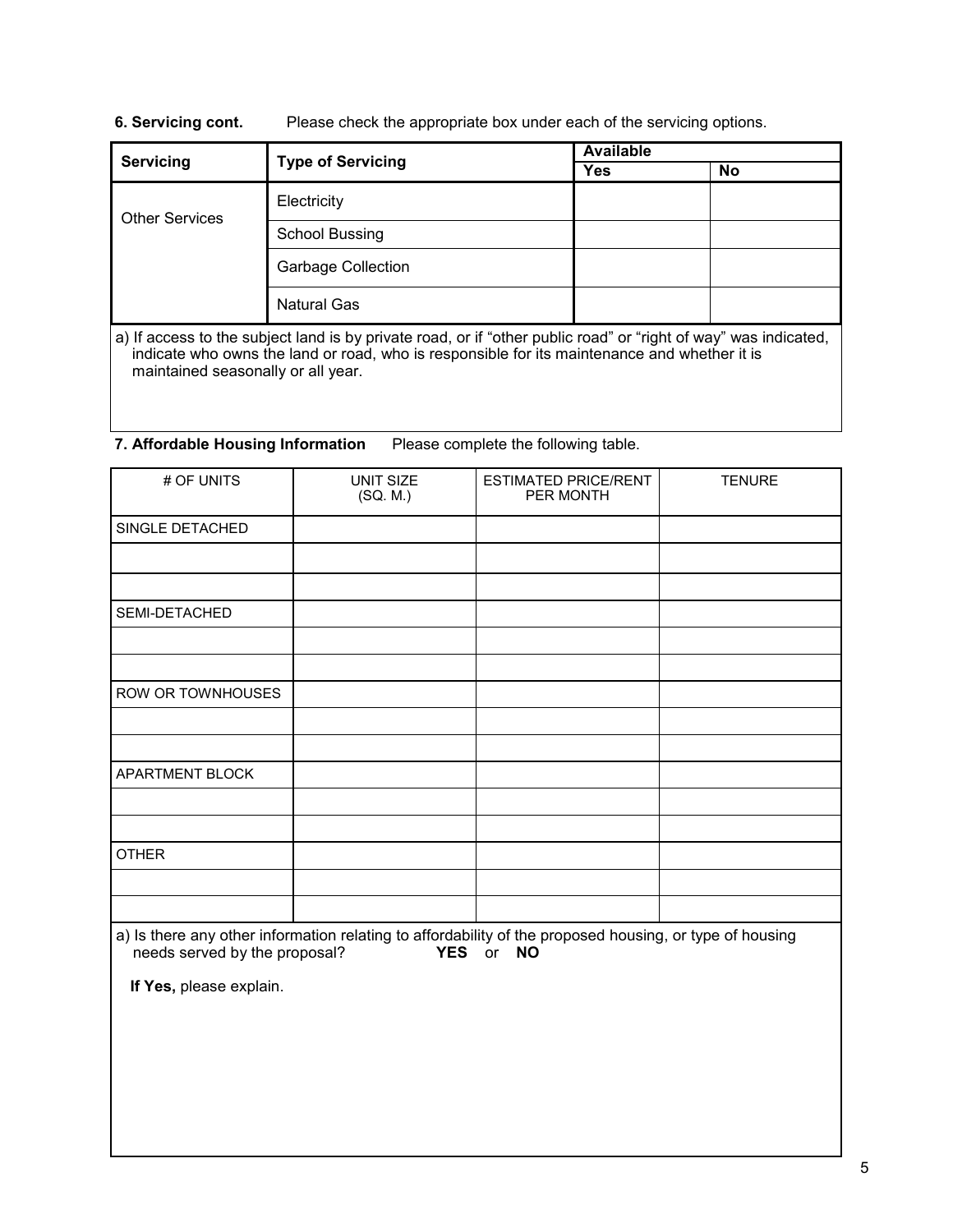### **8. Archaeological Potential**

| a) Does the subject land contain any areas of archaeological potential? |
|-------------------------------------------------------------------------|
|-------------------------------------------------------------------------|

### **YES** or **NO**

- i) If Yes, an archaeological assessment is required, prepared by a person who holds a license that is effective with respect to the subject land, issued under Part VI (Conservation of Resources of Archaeological Value) of the Ontario Heritage Act*; and*
- ii) A conservation plan for any archaeological resources identified in the assessment is also required.

### **9. Provincial Policy/Plans and County of Simcoe Official Plan**

| a) Using a separate piece of paper, please confirm how this proposal is consistent with the Provincial<br>Policy Statement, 2014 issued under subsection 3(1) of the Planning Act R.S.O. 1990. |
|------------------------------------------------------------------------------------------------------------------------------------------------------------------------------------------------|
| b) Does the subject land fall within a designated area under any provincial plan or plans?                                                                                                     |
| <b>YES</b><br><b>NO</b><br><b>or</b>                                                                                                                                                           |
| If yes, please list and state the designation:                                                                                                                                                 |
|                                                                                                                                                                                                |
|                                                                                                                                                                                                |
| c) If yes to b), does the application conform to, or not conflict with the plan(s)?                                                                                                            |
| <b>YES</b><br><b>NO</b><br>or                                                                                                                                                                  |
| d) Briefly explain how the proposed development conforms to the policies of the County of Simcoe<br>Official Plan.                                                                             |
|                                                                                                                                                                                                |
|                                                                                                                                                                                                |
|                                                                                                                                                                                                |
|                                                                                                                                                                                                |
|                                                                                                                                                                                                |
| 10. Pre-consultation                                                                                                                                                                           |

a) Which municipal departments/agencies (if any) have you pre-consulted with in regard to this application?

Please attach any relevant correspondence or briefs.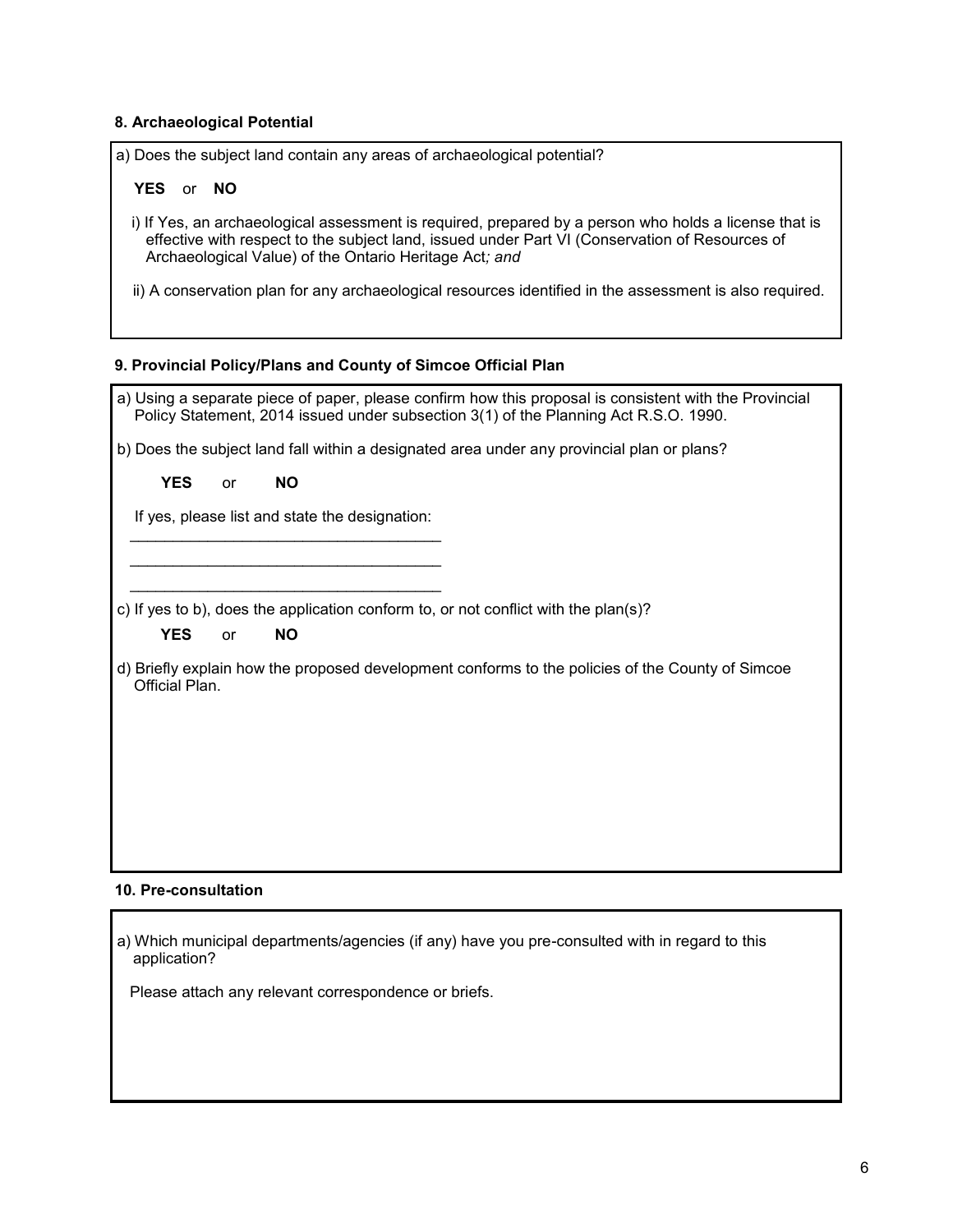### **11. Owner's Authorization**

| I, (we)<br>(Name(s) of owner, individuals or company)                                                                                                                                                | , being the registered owner(s) of the subject |
|------------------------------------------------------------------------------------------------------------------------------------------------------------------------------------------------------|------------------------------------------------|
| ands, hereby authorize<br>(Name of Agent)<br>Draft Plan of Subdivision/Condominium application for approval.                                                                                         | to prepare and submit a                        |
| Signature of Owner(s)<br><b>Note:</b> If the owner is an incorporated company, the company seal shall be applied. If there is not a com-<br>pany seal, a statement of authority to bind is required. | Date                                           |
| 12. Agreement on Costs                                                                                                                                                                               |                                                |
| I have enclosed the applicable application processing fees and deposits.                                                                                                                             |                                                |

| (Name of Applicant)                                                                                                                                                                                                                                                                                                                                                                                                                                                | , being the applicant for the |
|--------------------------------------------------------------------------------------------------------------------------------------------------------------------------------------------------------------------------------------------------------------------------------------------------------------------------------------------------------------------------------------------------------------------------------------------------------------------|-------------------------------|
| subject lands, hereby agree that notwithstanding that the agent may make payments on my behalf, I<br>shall be solely and fully responsible for paying all costs the municipality may incur in the processing of<br>this application. I further agree that such costs shall be paid promptly upon being invoiced by the Town,<br>failing which, such costs, and interest and administration fees, may be collected, which may include<br>recovering costs as taxes. |                               |
| NOTE: Development Charges may be applicable to the development, which this application, if approved, will facilitate.<br>Any questions with respect to the applicability of the Town's Development Charge By-law should be made to the Director of<br>Finance.                                                                                                                                                                                                     |                               |
| Signature of Applicant                                                                                                                                                                                                                                                                                                                                                                                                                                             | Date                          |

# **13. Declaration:** This must be signed by the applicant in the presence of a Commissioner

|                                                                                                                                                                                                                                                                                                                     | οf                        |
|---------------------------------------------------------------------------------------------------------------------------------------------------------------------------------------------------------------------------------------------------------------------------------------------------------------------|---------------------------|
|                                                                                                                                                                                                                                                                                                                     |                           |
| declare that all the statements contained in this application and all supporting documentation are true,<br>and I (we) make this solemn declaration conscientiously believing it to be true, and knowing that it is of<br>the same force and effect as if made under oath and by virtue of the CANADA EVIDENCE ACT. |                           |
| DECLARED before me at the <b>Example 2018</b> and the County/Region of                                                                                                                                                                                                                                              |                           |
|                                                                                                                                                                                                                                                                                                                     |                           |
| Signature of Owner(s) or Authorized Agent                                                                                                                                                                                                                                                                           | Signature of Commissioner |
| Signature of Owner(s) or Authorized Agent                                                                                                                                                                                                                                                                           |                           |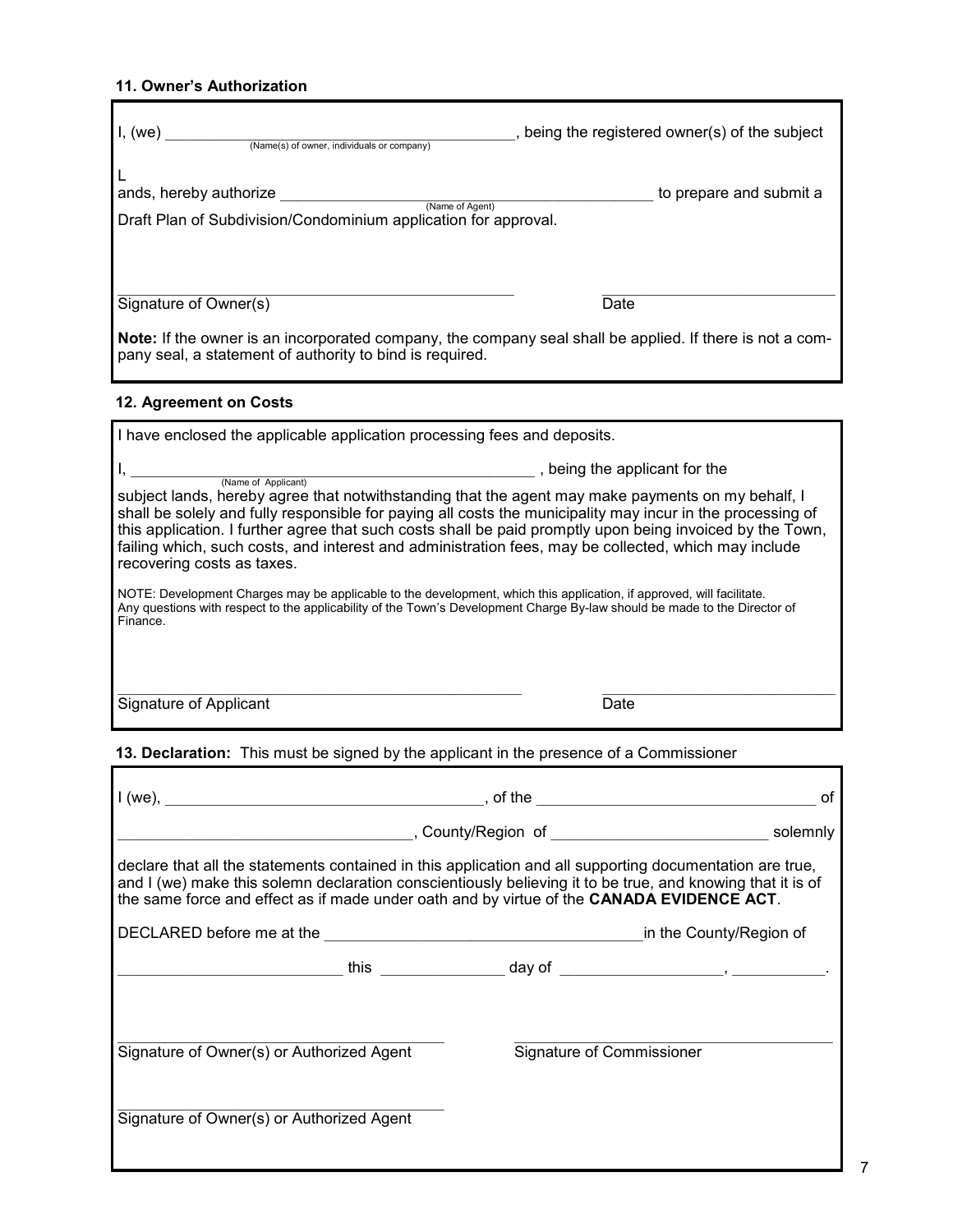### **14. Applicant's Consent (Freedom of Information)**

In accordance with the provisions of the Planning Act, it is the policy of the Town of New Tecumseth to provide public access to all development applications and supporting documentation. In submitting this development application and supporting documentation, I

\_\_\_\_\_\_\_\_\_\_\_\_\_\_\_\_\_\_\_\_\_\_\_\_\_\_\_\_\_\_\_\_\_\_\_\_\_\_\_\_\_\_\_\_\_\_\_\_\_\_\_\_\_\_\_\_\_\_\_\_ , the applicant, hereby acknowledge the above-noted and provide my consent in accordance with the provisions of the Municipal Freedom of Information and Protection of Privacy Act that all the information in this application and any supporting documentation provided by myself, my agents, consultants and solicitors, as well as commenting letters or reports issued by the municipality and other review agencies will be part of the public record and will also be available to the general public.

 $\mathcal{L}_\mathcal{L} = \mathcal{L}_\mathcal{L} = \mathcal{L}_\mathcal{L} = \mathcal{L}_\mathcal{L} = \mathcal{L}_\mathcal{L} = \mathcal{L}_\mathcal{L} = \mathcal{L}_\mathcal{L} = \mathcal{L}_\mathcal{L} = \mathcal{L}_\mathcal{L} = \mathcal{L}_\mathcal{L} = \mathcal{L}_\mathcal{L} = \mathcal{L}_\mathcal{L} = \mathcal{L}_\mathcal{L} = \mathcal{L}_\mathcal{L} = \mathcal{L}_\mathcal{L} = \mathcal{L}_\mathcal{L} = \mathcal{L}_\mathcal{L}$ Signature of Applicant Date Date Date Date Date

### **15. Public Notification of Planning Application and Signage Agreement**

In compliance with the Planning Act, your application for Draft Plan of Subdivision/Condominium will be circulated to affected parties who, in all probability will be visiting the site prior to submitting their comments. The area subject to the proposed Draft Plan of Subdivision/Condominium must be clearly marked. Complete application signs must be posted 15 days after the giving of notice of a complete application. The public meeting sign must be posted 20 days prior to the public meeting. Both signs must remain posted until the date the appeal period has expired.

It is the responsibility of the applicant to ensure the signs are securely posted on the subject lands so that they are visible and legible from a public roadway. It is the responsibility of the applicant to provide the signs, therefore the Town is not responsible for any damages from the improper posting of the signs. Please consult the sign notice guidelines as attached to this application.

In the event that the property is not marked, Council may decline to hear the application until such time as the posting of the signs has been completed and a date for the next meeting is available, or Council may deny the application. Any additional cost caused by the deferment shall be paid by the applicant, agent or solicitor. In the case of rural properties, the appropriate emergency number (911) must be part of the site address on the application.

I/We **I/We I/We** and the submitted an application for Draft Plan of Subdivision/Condominium to the Corporation of the Town of New Tecumseth, and hereby confirm that I/we have received the sign and acknowledge the information outlined in the above notice.

Dated this \_\_\_\_\_\_\_\_\_\_\_\_\_ day of \_\_\_\_\_\_\_\_\_\_\_\_\_\_\_\_\_\_\_\_\_\_\_\_, 20 \_\_\_\_\_ .

Signature of Applicant Signature of Witness

**\_\_\_\_\_\_\_\_\_\_\_\_\_\_\_\_\_\_\_\_\_\_\_\_\_\_\_\_\_\_\_\_\_\_\_\_\_\_\_** \_\_\_\_\_\_\_\_\_\_\_\_\_\_\_\_\_\_\_\_\_\_\_\_\_\_\_\_\_\_\_\_\_\_\_\_\_\_\_\_